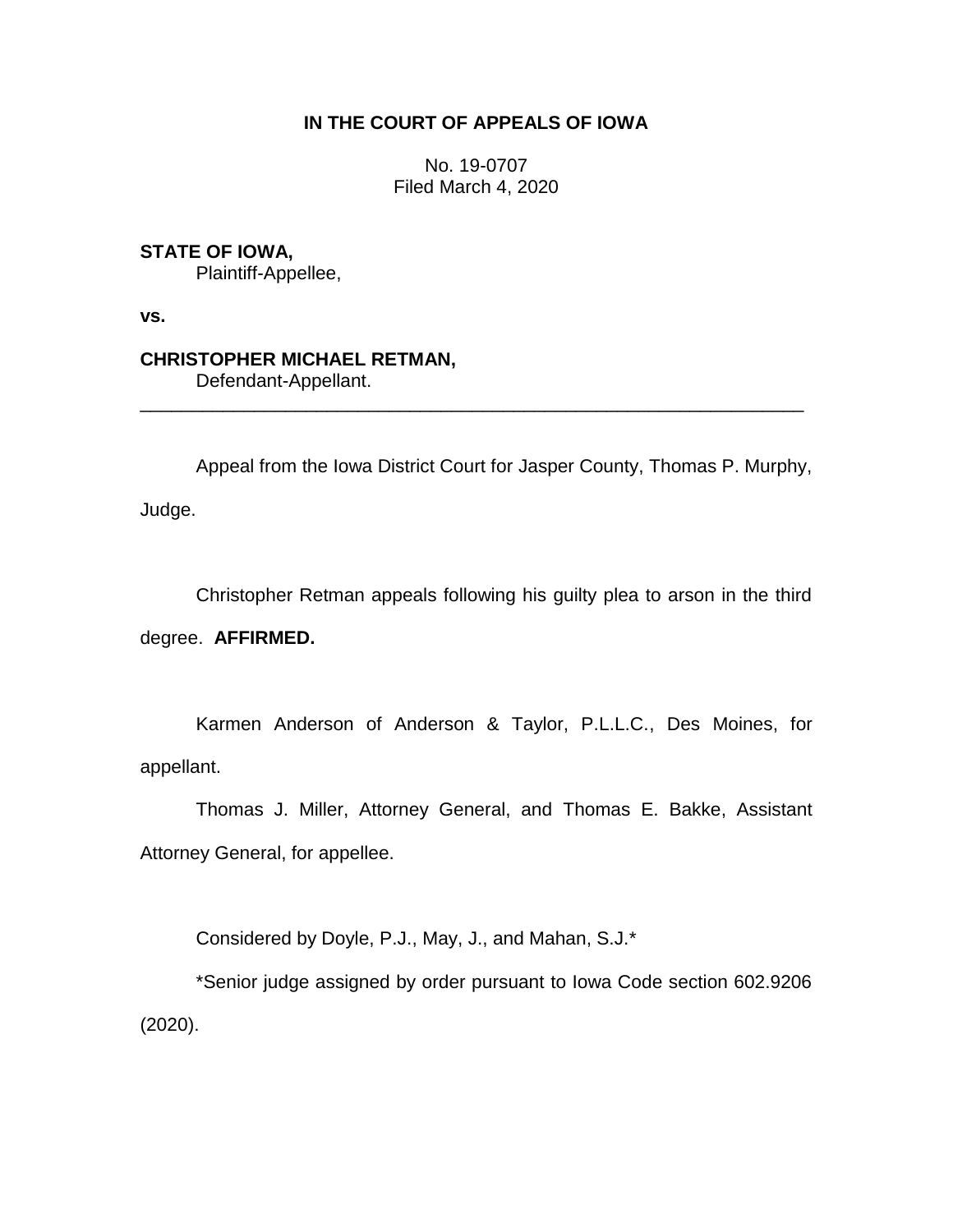#### **MAHAN, Senior Judge.**

 $\overline{a}$ 

Christopher Retman appeals, challenging the factual basis for his guilty plea to the charge of arson in the third degree. Upon our review, we affirm.

Retman contends his counsel was ineffective in allowing him to plead guilty to the arson charge without a factual basis.<sup>1</sup> To prevail on his claim,<sup>2</sup> Retman must show counsel (1) failed to perform an essential duty and (2) prejudice resulted. *See Strickland v*. *Washington*, 466 U.S. 668, 687 (1984). If counsel allows a defendant to plead guilty without a factual basis, counsel has breached a duty and we presume the defendant was prejudiced. *See State v*. *Rodriguez*, 804 N.W.2d 844, 849 (Iowa 2011).

A guilty plea may not be accepted by a court without the court first determining the plea is supported by a factual basis. *See* Iowa R. Crim. P. 2.8(2)(b). When analyzing a record to determine if the record supports a factual basis for a plea, courts "do not require the record to show the totality of evidence necessary to support a guilty conviction, but only that the record demonstrates the facts to support the elements of the offense." *Rhoades v*. *State*, 848 N.W.2d 22, 29 (Iowa 2014). A factual basis can be discerned from "(1) the prosecutor's statements, (2) the defendant's statements, (3) the minutes of testimony, and

2

<sup>&</sup>lt;sup>1</sup> Iowa Code section 814.7 was recently amended, eliminating direct-appeal ineffective-assistance-of-counsel claims. *See* 2019 Iowa Acts ch. 140, § 31 (codified at Iowa Code § 814.7 (2019)). This amendment applies only prospectively and therefore does not apply to this case, which was pending on July 1, 2019. *See State v*. *Macke*, 933 N.W.2d 226, 235 (Iowa 2019).

 $2$  Generally, a defendant's failure to file a motion in arrest of judgment bars a direct appeal of the conviction, *see* Iowa R. Crim. P. 2.24(3)(a), but this failure does not bar a challenge to a guilty plea if the failure to file a motion in arrest of judgment resulted from ineffective assistance of counsel, as alleged by Retman, *see State v. Finney*, 834 N.W.2d 46, 49 (Iowa 2013).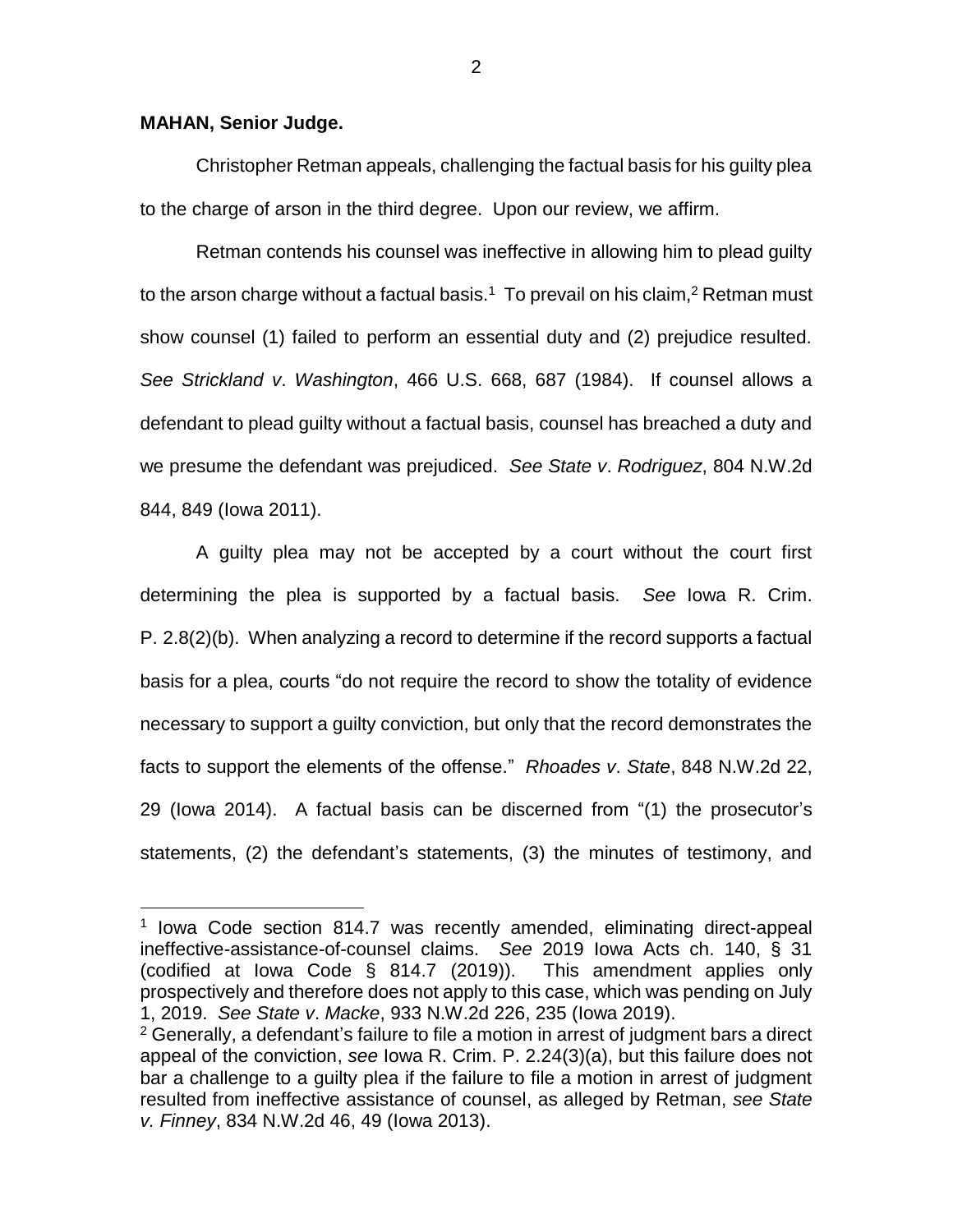(4) the presentence report, if available at the time of the plea." *Id*. In reviewing minutes of testimony, the court will consider police reports that include a defendant's statements. *See id*. at 31.

To determine whether Retman's guilty plea is supported by a factual basis, we first turn to the elements of the offense. The Code defines arson as follows:

Causing a fire or explosion, or placing any burning or combustible material, or any incendiary or explosive device or material, in or near any property with the intent to destroy or damage such property, or with the knowledge that such property will probably be destroyed or damaged, is arson, whether or not any such property is actually destroyed or damaged.

Iowa Code § 712.1(1).

"Arson is arson in the first degree when the presence of one or more

persons can be reasonably anticipated in or near the property which is the subject

of the arson, or the arson results in the death of a fire fighter, whether paid or

volunteer." *Id*. § 712.2.

 $\overline{a}$ 

Arson which is not arson in the first degree is arson in the second degree when the property which is the subject of the arson is a building or a structure, or real property of any kind, or standing crops, or is personal property the value of which exceeds five hundred dollars.[3]

*Id*. § 712.3. "Arson which is not arson in the first degree or arson in the second

degree is arson in the third degree." *Id*. § 712.4.

The record in this case reflects the following. Retman drove onto

Christopher Cook's property,<sup>4</sup> threw a lit and smoking cylinder object at Cook's

 $3$  This statute was amended effective July 1, 2019, to increase the value of property to seven hundred fifty dollars. *See* 2019 Iowa Acts ch. 140, § 10 (codified at Iowa Code § 712.3 (2019)).

<sup>4</sup> Cook was a witness in a case Retman was involved in.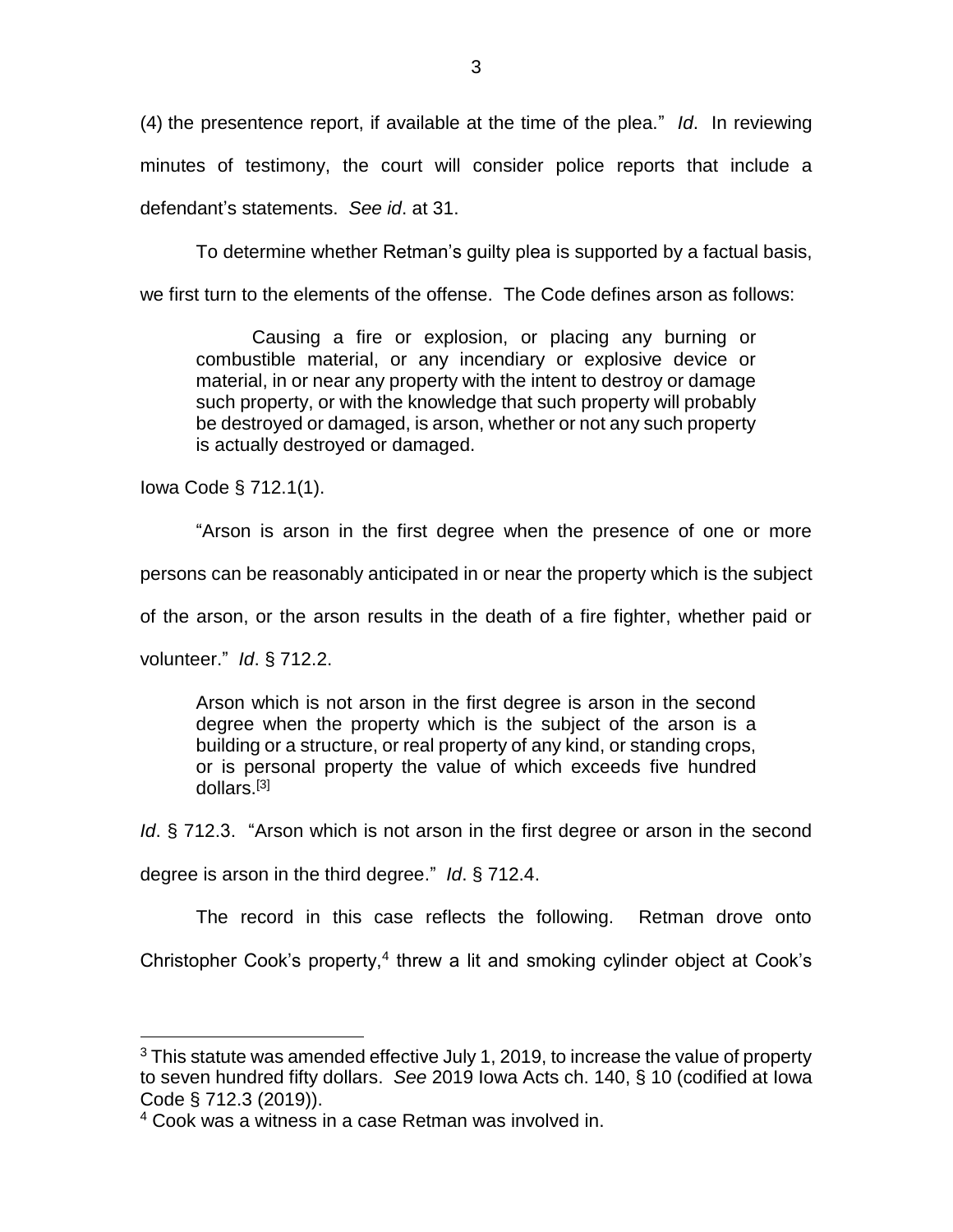residence from his moving vehicle, and then drove away. The "cylinder object," later determined to be a firework, landed on top of a dumpster near Cook's vehicles. The dumpster was burned, but the firework eventually extinguished on its own due to moisture on the dumpster lid.

The State charged Retman with arson in the third degree and tampering with a witness, but an agreement was reached in which Retman would plead guilty to arson in the third degree and the tampering-with-a-witness charge would be dismissed. Retman's written guilty plea stated: "I placed an incendiary device, a smoke grenade, adjacent to a building on Chris Cook's property in Jasper County, IA on 10/1/18, knowing that it would likely cause damage thereon."

Evidence in the record provided a factual basis to support his plea of arson in the third degree. *See* Iowa Code § 712.1(1) (defining one alternative of arson as "placing any burning or combustible material . . . in or near any property . . . with the knowledge that such property will probably be destroyed or damaged"). But Retman contends because he pled guilty to the "explosive or incendiary device" alternative of the statute and because a firework "smoke bomb is not an explosive or incendiary device," his plea lacked a factual basis. *Cf. id*. § 712.1(1) (defining another alternative of arson as "placing any . . . incendiary or explosive device . . . in or near any property . . . with the knowledge that such property will probably be destroyed or damaged").

Even accepting, *arguendo*, Retman's claim that a firework "smoke bomb" is not an explosive or incendiary device,<sup>5</sup> we find his factual-basis argument

 $\overline{a}$ 

<sup>5</sup> *See State v. Durgin*, 328 N.W.2d 507, 509 (Iowa 1983) (distinguishing fireworks, specifically excluded under the Code definition of explosives, from explosive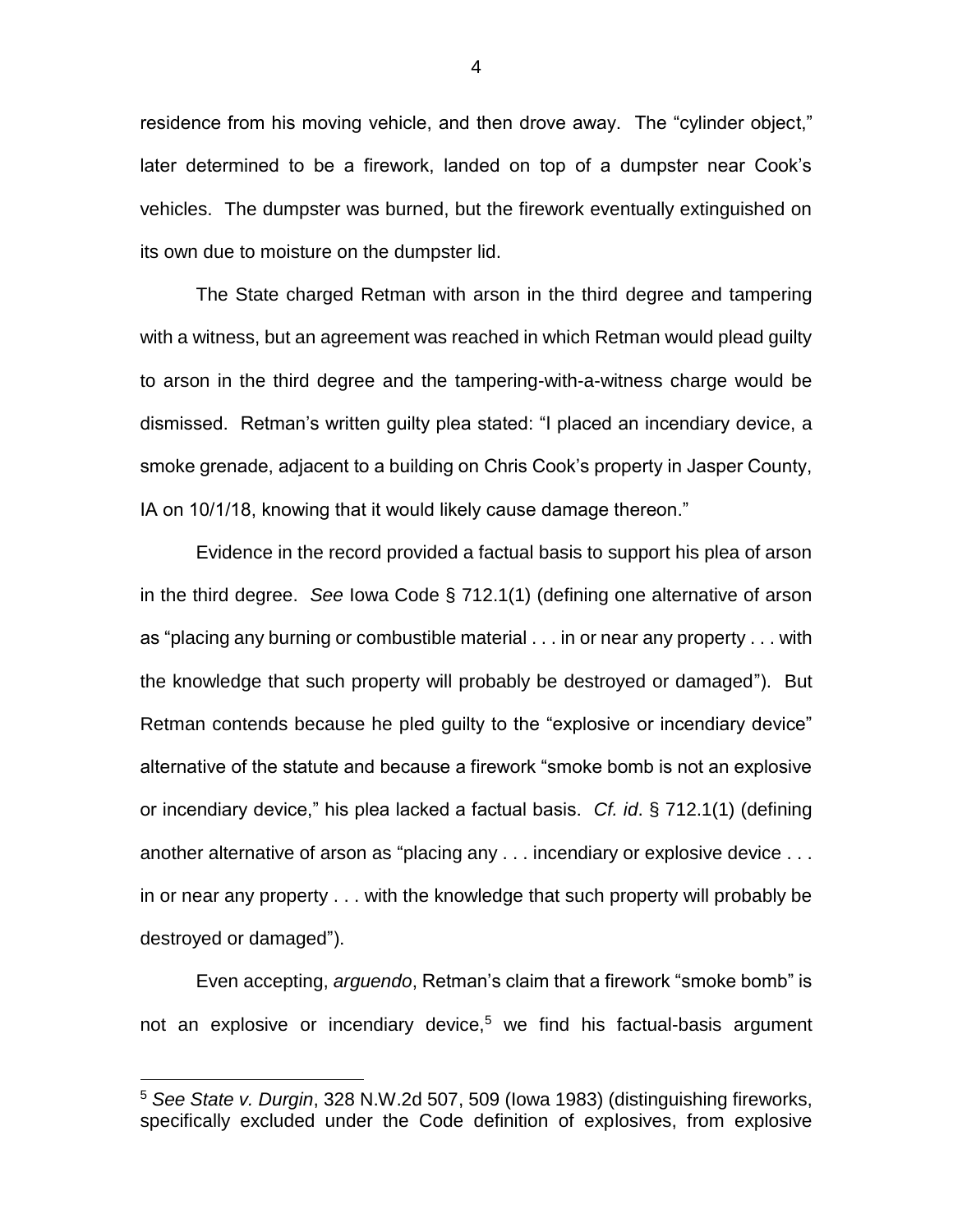unpersuasive. The State charged Retman with arson in the third degree, without setting forth any specific theory of the case:

Arson in the Third Degree, a violation of Iowa Code section(s) 712.1, 712.4, in that on or about October 1, 2018 in Jasper County, Iowa, the Defendant directly and unlawfully committed arson in the third degree upon the personal property of Christopher and Elizabeth Cook, the value of which does not exceed \$500.

The State's charge against Retman carried with it all included offenses. *See*  Iowa R. Crim. P. 2.22(3) (stating "[i]n all cases, the defendant may be found guilty of any offense the commission of which is necessarily included in that with which the defendant is charged"); *cf. State v. Lipsey*, No. 13-1062, 2014 WL 3931434, at \*2 (Iowa Ct. App. Aug. 13, 2014). Iowa Code section 712.1(1) sets forth different modes of committing the offense of arson, and sections 712.2 and 712.3 provide for circumstances in which those offenses in section 712.1(1) qualify as arson in the first degree or second degree. "Arson which is not arson in the first degree or arson in the second degree is arson in the third degree." *Id*. § 712.4.

It was the district court's obligation to determine whether there was a factual basis supporting Retman's guilty plea to the crime charged. *Cf. State v. Gross*, No. 18-0048, 2018 WL 6120052, at \*3 (Iowa Ct. App. Nov. 21, 2018) ("The statute sets forth different modes of committing the offense of arson in the second degree. . . . While the prosecutor thought the "building or structure" alternative was applicable here, that did not preclude the district court from inquiring about

 $\overline{a}$ 

devices, and holding fireworks were pyrotechnic devices manufactured for the purpose of producing visible or audible effect); 4 Robert R. Rigg, *Iowa Practice Series: Criminal Law* § 9:15 (2019-2020 ed.) (same); *see also* Iowa Code § 702.21 ("An 'incendiary device' is a device, contrivance, or material causing or designed to cause destruction of property by fire.").